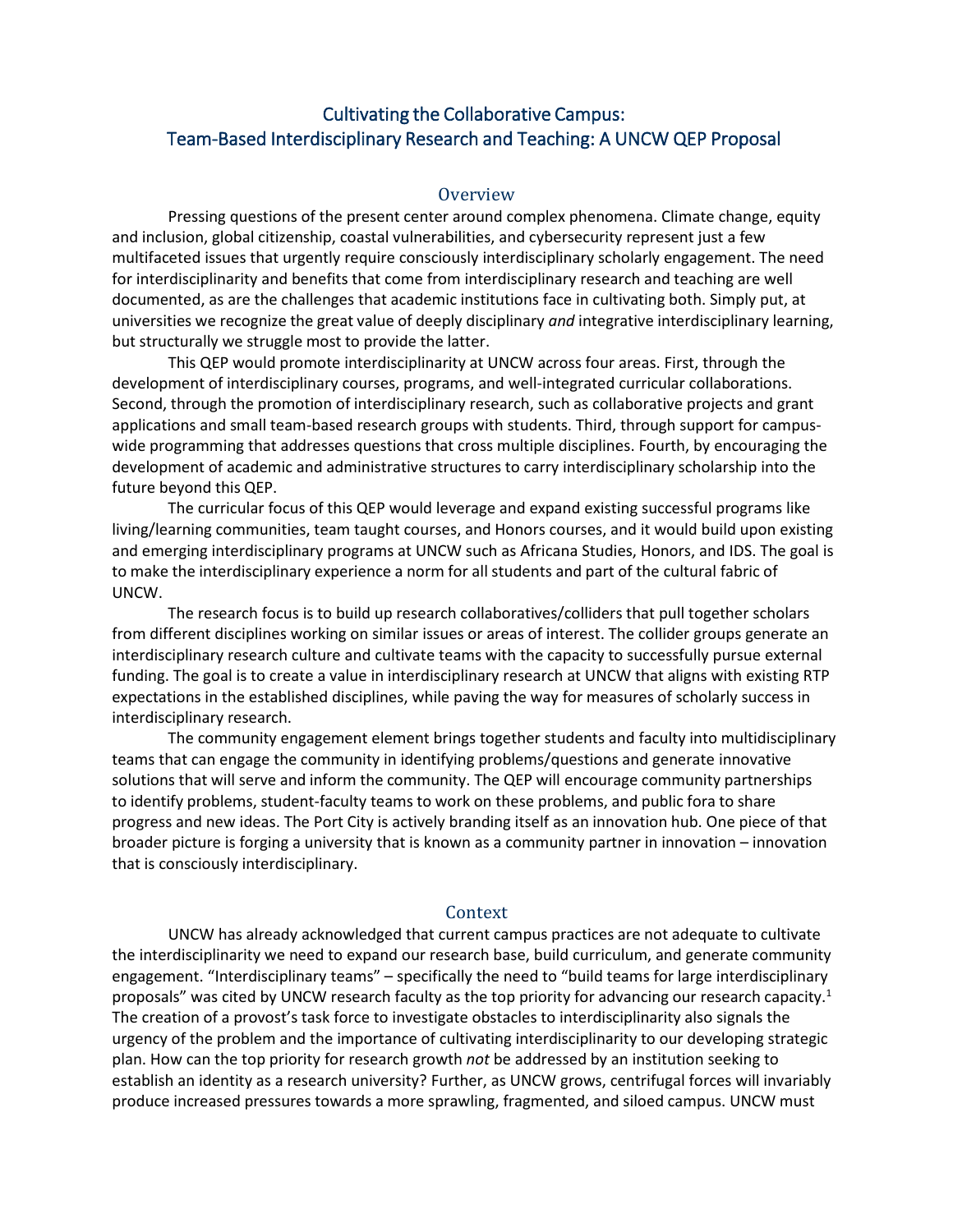meet these challenges head on, with intentional policies and structures designed to bring faculty, staff, and students together to cultivate interdisciplinary collaborations.

This QEP will leave in its wake a permanent infrastructure and an audience to sustain interdisciplinarity. It will lead to deepened and expanded interdisciplinary academic programs for students, an interdisciplinary research culture with an anchor in RTP expectations, and a history of community engagement and partnerships built around interdisciplinary problem solving.

## Project Description

Cultivating the Collaborative Campus incentivizes UNCW faculty, staff, students, and community partners to build collaborative inter-and trans-disciplinary teams across departmental and college/ school boundaries. Teams – at least eleven over the five-year life of the QEP – selected through a competitive process would organize around shared questions and develop plans for addressing them across three areas: teaching, research, and programming. UNCW would fund the work of three new teams annually (two in year one; none in year 5) for three years of annual funding at 20/15/10K (45K per team) or two years of annual funding at 20/20 (40K per team).2

Teams would need to directly address the UNCW mission and learning goals, particularly diversity and global learning. Longitudinal assessment of Diversity and Global Citizenship show that a higher percentage of lower-division course work scores at the target score level than higher division course work scores at the target score level, a trend that is consistent across every year of assessment for these two learning goals. Although student work meets the factual knowledge dimension (describing facts about a theme or issue tied to diversity or global citizenship), they fare poorly at higher-order thinking skills, including examining an issue from multiple perspectives, thinking about how culture and society influence perspectives, vetting and using evidence to support claims about diversity and/or global issues, managing ambiguous situations and cultural differences, and considering the ethical dimensions to actions. Our QEP seeks to address this student learning gap through interdisciplinary teaching and research that has students address issues from multiple disciplinary perspectives.

Organizing questions would be proposed and developed by faculty and students, supported by QEP-sponsored collaborative workshops. Examples might include "How and why do societies change?" "What is racial justice and how do we get more of it?" "How can and should the world respond to climate change?" "How do trade and commerce affect human communities?" "How can societies promote human health and well-being?" and "What does a 21st century education need to look like?" All QEP-supported teams would be required to collaborate across multiple disciplines to enhance opportunities for the whole campus community in the areas of:

- Teaching, through the development and support of innovative high impact curricular experiences across disciplines, including but not limited to new living/learning communities, integrated capstone offerings, cross-disciplinary team-taught courses, study abroad experiences, and University Studies offerings. We would require each team to provide student learning opportunities aligned with either LDN or LGS, as well as integrative learning, connecting the interdisciplinary-enhanced academic experiences with Diversity and Global Learning outcomes.
- Research, including but not limited to collaborative projects and external grant applications, shared presentations of related research, and connected independent or small-team research by students where they can develop their teamwork skills.
- Programming that addresses shared questions, including but not limited to public discussions, student exchanges, visiting lectures, panel discussions, and performances and exhibits.

In addition to committing to accomplish the three goals above, teams would be broad-based with 5- 10 faculty/staff members at the outset – ideally from multiple colleges/schools – expanding their engagement across campus over the course of the funding period and partnering with campus efforts to improve structures, policies, and procedures interdisciplinary activity.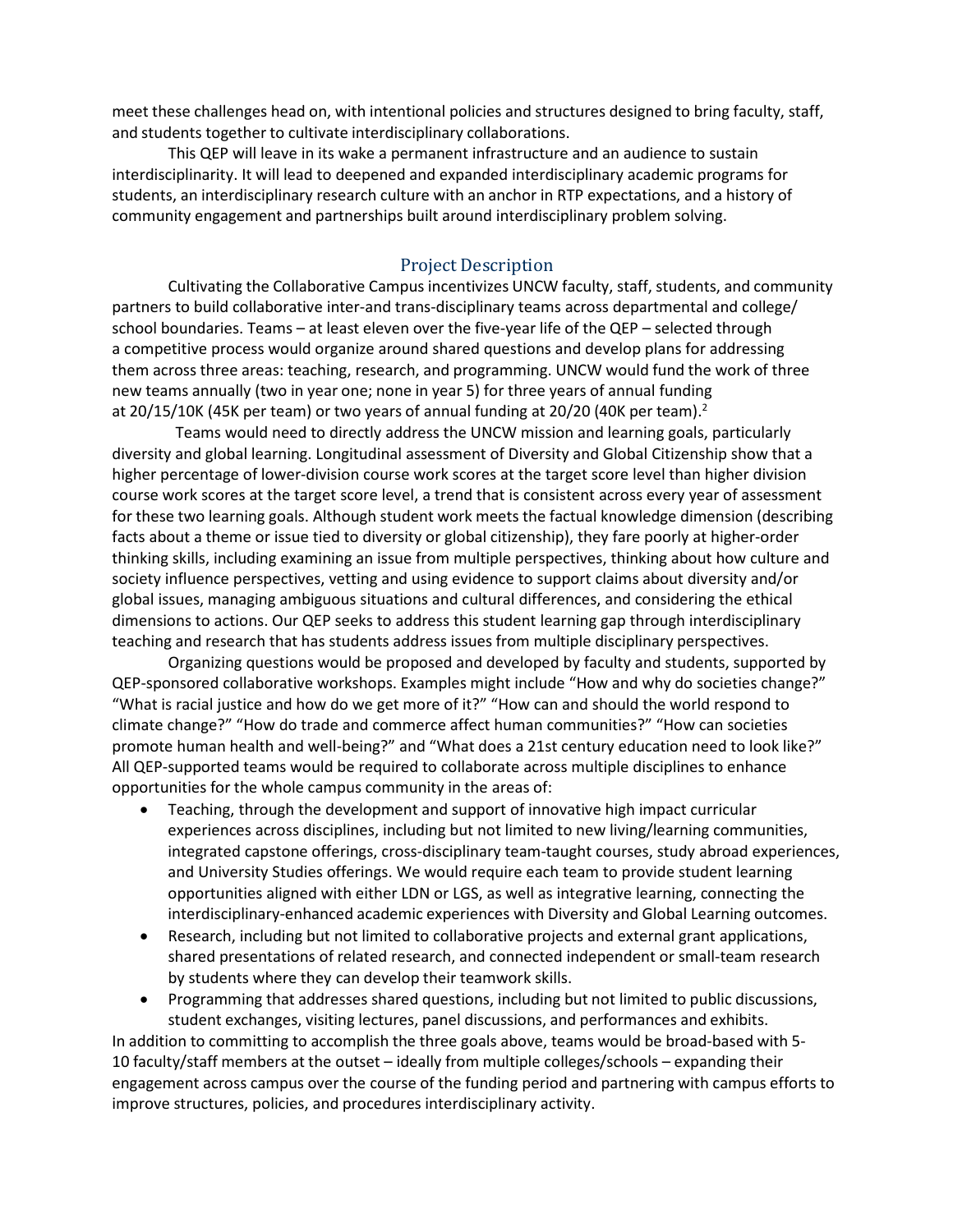Over the next five years, this QEP would offer opportunities for interdisciplinary connections and proactively develop an interdisciplinary culture at UNCW. It would enhance interdisciplinary skills among students, including disciplinary humility, integrative learning, diversity, as well as the ability to collaborate, communicate across majors and disciplines, and meet the needs of the wider community. UNCW has identified these as critical student success needs on campus. This QEP would:

- 1. Increase the number of interdisciplinary curricular opportunities, and opportunities for interdisciplinary work to "count" towards progress to degree.
- 2. Engage students and faculty in high-impact teaching practices (especially capstone courses, learning communities, research, and other collaborative learning opportunities) connected to questions raised by teams.
- 3. Encourage more research collaborations that build intellectual community and provide opportunities for student involvement. Because of their specialized and specific nature, much research on campus is intensely siloed and undervalued for what it can do to stimulate creative thinking across disciplines. We miss important opportunities to expand research opportunities because we struggle to build effective interdisciplinary synergies that many grants and external funding bodies want to see.
- 4. Model how the academy brings different ways of thinking and working together, and address gaps in our students' ability to meet learning goals that encourage diversity, global citizenship, and critical thinking.

Admittedly, there are challenges in this approach. We don't know what questions teams will organize around, and which institutional needs and learning outcomes they will address, so this QEP proposal is intentionally indeterminate. Faculty and students will determine what interdisciplinary connections they want to develop. We recognize that meaningful interdisciplinary collaboration is best generated from the grassroots around emerging needs. $3$  Furthermore, we have never failed on this campus when we support faculty and staff creativity, innovation, and responsiveness to student needs. We would stress the need for teams to be inclusive, and through the incorporation of as many participants as possible, to look to have a significant community impact not only during but following their formal funding.

Adoption of this QEP would resource existing priorities by connecting team efforts to campus entities that seek to strengthen interdisciplinarity, including our Interdisciplinary Task Force, the Provost's office, and our new Academic Affairs offices dedicated to fostering student success, curricular development, community engagement and applied learning. Our budget also includes flexible funds to support offices and services that encourage interdisciplinarity: for example, Cahill grants to support interdisciplinary research and CTE curriculum development grants for interdisciplinary teaching. By reinforcing existing efforts, we can overcome current obstacles and leverage a campus culture that celebrates and resources collaboration.

As assessment of our [last QEP](https://uncw.edu/appliedlearning/documents/uncw-qep-5th-year-impact-report.pdf) demonstrated, QEP impacts can extend far beyond funded teams and initiatives. By supporting a culture change in teaching and learning, we will improve campus morale, build curriculum, and grow a new generation of campus leaders who value this critical, underdeveloped and woefully under-supported aspect of life at UNCW. We would expect the curricular offerings developed through the QEP to contribute to the evolution of general education and our cultivation of High Impact Practices across the curriculum.

### Brief Literature Review

Scholarly literature on the value of integrated interdisciplinary curriculum, research, and high impact practices is extensive and covers a wide range of issues connected to interdisciplinarity in the academy. AAC&U has published several valuable resources, including the Integrative Learning VALUE Rubric that we propose using in our QEP.4 The seminal article from *Liberal Education*, "Educating for a Complex World: Integrative Learning and Interdisciplinary Studies," provides working definitions of integrative learning and interdisciplinary studies.5 Allen Repko's *Interdisciplinary Research Process and*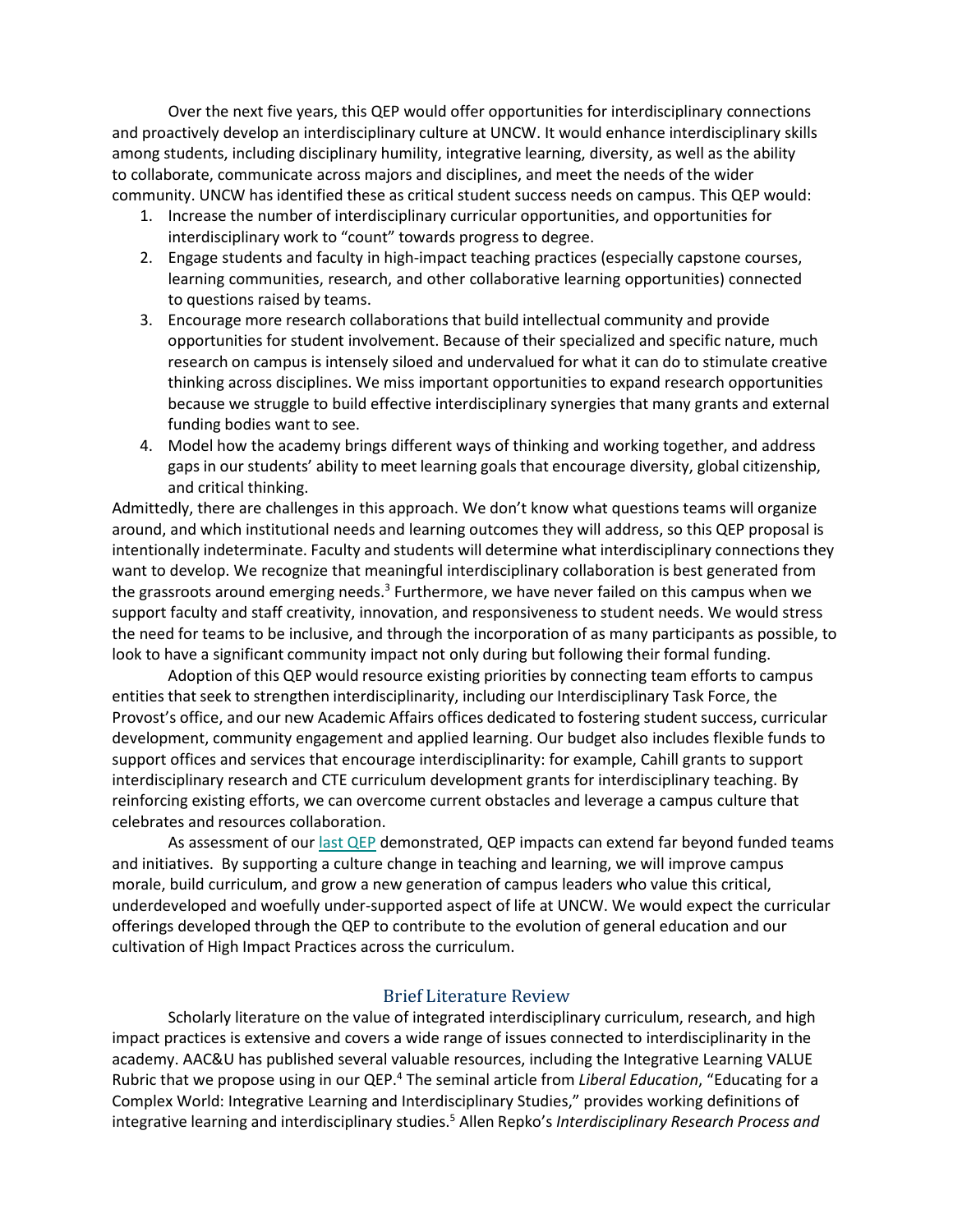*Theory* presents the most comprehensive discussion of principles and practices of interdisciplinary engagement in Higher Education.6 Repko and colleagues have published *Case Studies in Interdisciplinary Research*, and a textbook *Introduction to Interdisciplinary* used in several of UNCW's interdisciplinary programs, including International Studies and Interdisciplinary Studies.<sup>7</sup> The [Association of](https://interdisciplinarystudies.org/) [Interdisciplinary Studies](https://interdisciplinarystudies.org/) and [Institute for Interdisciplinary Research](https://www.jis3.org/) hold conferences and publish issues about Interdisciplinary Studies. Distinguished sociologist George Steinmetz has argued that "generative" interdisciplinarity must be "motivated by intellectual problems" within and across fields, not "external compulsion,"8 which aligns with our grassroots approach. A recent Council of Independent Colleges report called for renewed efforts on campuses to create innovative opportunities for interdisciplinary experiences for undergraduates.<sup>9</sup> Irma Becarra, president of Marymount College, in "The Need for Interdisciplinarity in Higher Education," emphasized the growing importance of interdisciplinarity and the need for innovative strategies to encourage it across the university.<sup>10</sup>

Beverley McGuire would serve as Director of the QEP, and she will either collaborate with colleagues or co-direct the QEP with someone outside the current QEP team. People external to the state of North Carolina who could potentially serve as QEP Lead Evaluator would be Allen Repko, Carol Geary Schneider, Mary Taylor Huber, Pat Hutchings, Ross Miller, Richard Gale, and Irma Becarra.

| Duuget                                                                                                                            |                    |                                    |                                           |                                            |                               |                   |
|-----------------------------------------------------------------------------------------------------------------------------------|--------------------|------------------------------------|-------------------------------------------|--------------------------------------------|-------------------------------|-------------------|
| Item                                                                                                                              | Year 1             | Year 2<br>(Initiation) (Implement) | Year 3                                    | Year 4                                     | Year 5<br>(Complete)          | <b>5 YR Total</b> |
| <b>Interdisciplinary Teams</b><br>(\$40-40K each),<br>$\sim$ 11+ teams. Distribution:<br>3yr: 20/15/10; 2yr: 20/20                | 2@ 20K<br>(40,000) | 2@ 15K; 3@ 20K<br>(90,0000)        | 2@ 10K;<br>3@ 15K;<br>3@ 20K<br>(125,000) | 3@ 10K;<br>3@ 15K;<br>3@ 20k;<br>(135,000) | 3@ 10K; 3@<br>20K<br>(90,000) | 480,000           |
| QEP Director(s): summer<br>stipend and course release                                                                             | 35,000             | 35,000                             | 35,000                                    | 35,000                                     | 35,000                        | 175,000           |
| (2-2 if there is one QEP<br>director; 1-1 if there aretwo)                                                                        | 16,0000            | 16,000                             | 16,0000                                   | 16,0000                                    | 16,0000                       | 80,000            |
| Interdisciplinary research<br>awards, curriculum<br>development grants, etc.<br>(supporting existing<br>programs and initiatives) | 100,000            | 100,000                            | 100,000                                   | 100,000                                    | 100,000                       | 500,000           |
| <b>Staff Support</b>                                                                                                              |                    | 80,000                             | 80,000                                    | 80,000                                     | 80,000                        | 320,000           |
| <b>Estimated Total for QEP</b>                                                                                                    | 191,000            | 321,000                            | 356,000                                   | 366,000                                    | 321,000                       | 1,555,000         |

 $Buddg$ 

Figures are estimates and could be adjusted as planning develops. Team budgets are small but would allow teams to target priorities. The QEP assumes that existing funds at University, School and College level being used to support course development, research funding and releases, undergraduate research, etc. would also be available (in part) to support the efforts of teams and the university priority of enhancing interdisciplinarity. One-time funds would be appropriate for most of these expenses listed above. We do not anticipate any additional space needs or expenses.

### Assessment Plan

As articulated in our project description, our three end goals are (1) to develop interdisciplinary courses, programs, and collaborations that have students integrate their learning across disciplines,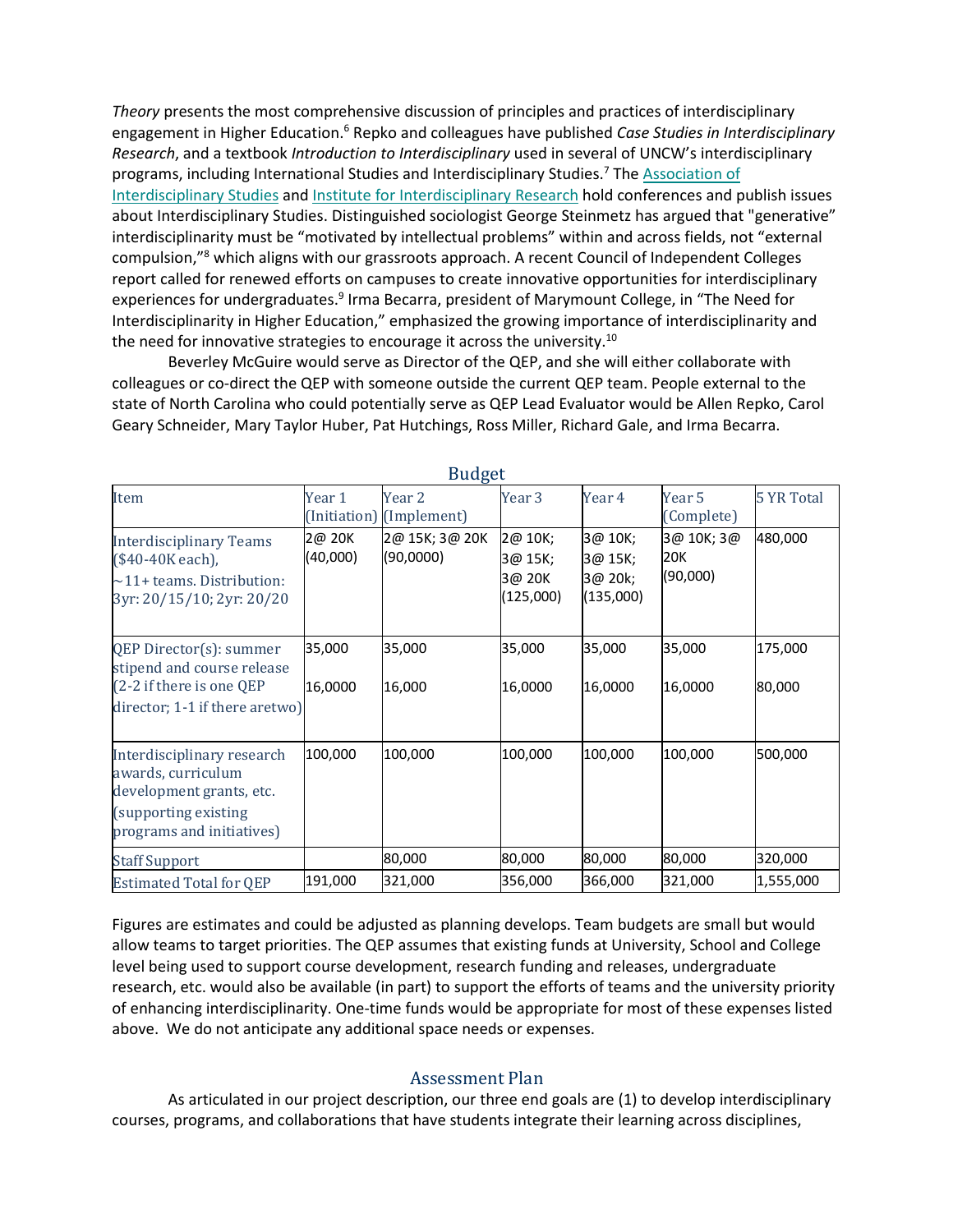align with either Diversity or Global Learning outcomes, and incorporate High Impact Practices of Learning Communities, Capstone Courses, Research, or Collaborative Projects; (2) to promote interdisciplinary research, such as collaborative projects and grant applications, that involve students in team-based projects where they can develop their teamwork skills; (3) support programming that addresses questions that cross multiple disciplines. All teams, in collaboration with the QEP Director, would need to propose specific goals in each of these areas for each year of funding.

To assess the first goal – developing interdisciplinary courses and programs that require student learning opportunities that align with LDN or LGS, as well as integrative learning – we will not only collect program descriptions, curricular maps, course syllabi, etc. to assess the degree to which they facilitate interdisciplinary approaches and methods, but we will also collect and analyze students' signature work from such interdisciplinary courses to assess the degree to which students meet the LDN or LGS learning outcomes and integrate their learning across disciplines. We will use our general education assessment rubrics for LDN and LGS, and the AACU's Integrative Learning rubric, which evaluates the degree to which students make connections across disciplines and perspectives, transfer their skills, abilities, and methods from one situation to a new situation, integrate communication, and engage in reflection and self-assessment. We will share findings from scoring sessions with faculty so they can ensure that their courses are equipping students with the skills and training to meet LDN, LGS and integrative learning outcomes.

To assess the second goal – promoting interdisciplinary research, including the development of interdisciplinary projects and grant applications, as well as small team-based research groups with students – we will have groups submit mid- and end-of-year reports about their projects as well as team evaluations to chart research progress, identify any institutional obstacles to interdisciplinary research, and share ways that they successfully engaged in research and obtaining grant funding. When students are involved in such research, we will use the AACU's Teamwork rubric, as it evaluates the degree to which participants contribute, facilitate the contributions of other team members, and foster a constructive team climate. We will analyze such formative data to give feedback to interdisciplinary research teams, so that they can make any necessary adjustments to their programs.

To assess the final goal – supporting interdisciplinary programming that addresses questions that cross multiple disciplines – we will administer surveys to participants and attendees in order to assess the degree to which the programming adopts and encourages an interdisciplinary approach to shared problems and facilitates the transfer of skills, abilities, or methods from one situation to a new situation. We will analyze such surveys to identify any areas that might be in need of improvement, and how such interdisciplinary programming might be supported beyond the QEP.

At the end of each semester, after collecting and analyzing the artifacts mentioned above, we will discuss ways that teams might "course correct" so that they meet our three goals in all three phases of initiation, implementation, and completion. We also expect the current Interdisciplinary Task Force to identify targets and metrics for interdisciplinarity across campus, and we are very open to those metrics and goals being incorporated into the assessment processes for each of these three goals and the QEP as a whole.

<sup>1</sup> UNCW Doctoral Transition Task Force Final Report (April 2020), p.16.

 $2$  Two teams would be selected in year 1, three in years 2-4, and none in year 5. Teams selected in year 4 would be funded for 2 years at 20k

 $3$  This is also supported by scholarship; see our literature review.

<sup>4</sup> Association of American Colleges & Universities (AAC&U). "Integrative Learning VALUE rubric". 2009. <https://www.aacu.org/value/rubrics/integrative-learning>

<sup>5</sup> Newell, William H, "Educating for a Complex World: Integrative Learning and Interdisciplinary Studies." *Liberal Education*, 96, no. 4 (2010) [https://www.aacu.org/publications-research/periodicals/educating-complex-world](https://www.aacu.org/publications-research/periodicals/educating-complex-world-integrative-learning-and-interdisciplinary)[integrative-learning-and-interdisciplinary](https://www.aacu.org/publications-research/periodicals/educating-complex-world-integrative-learning-and-interdisciplinary)